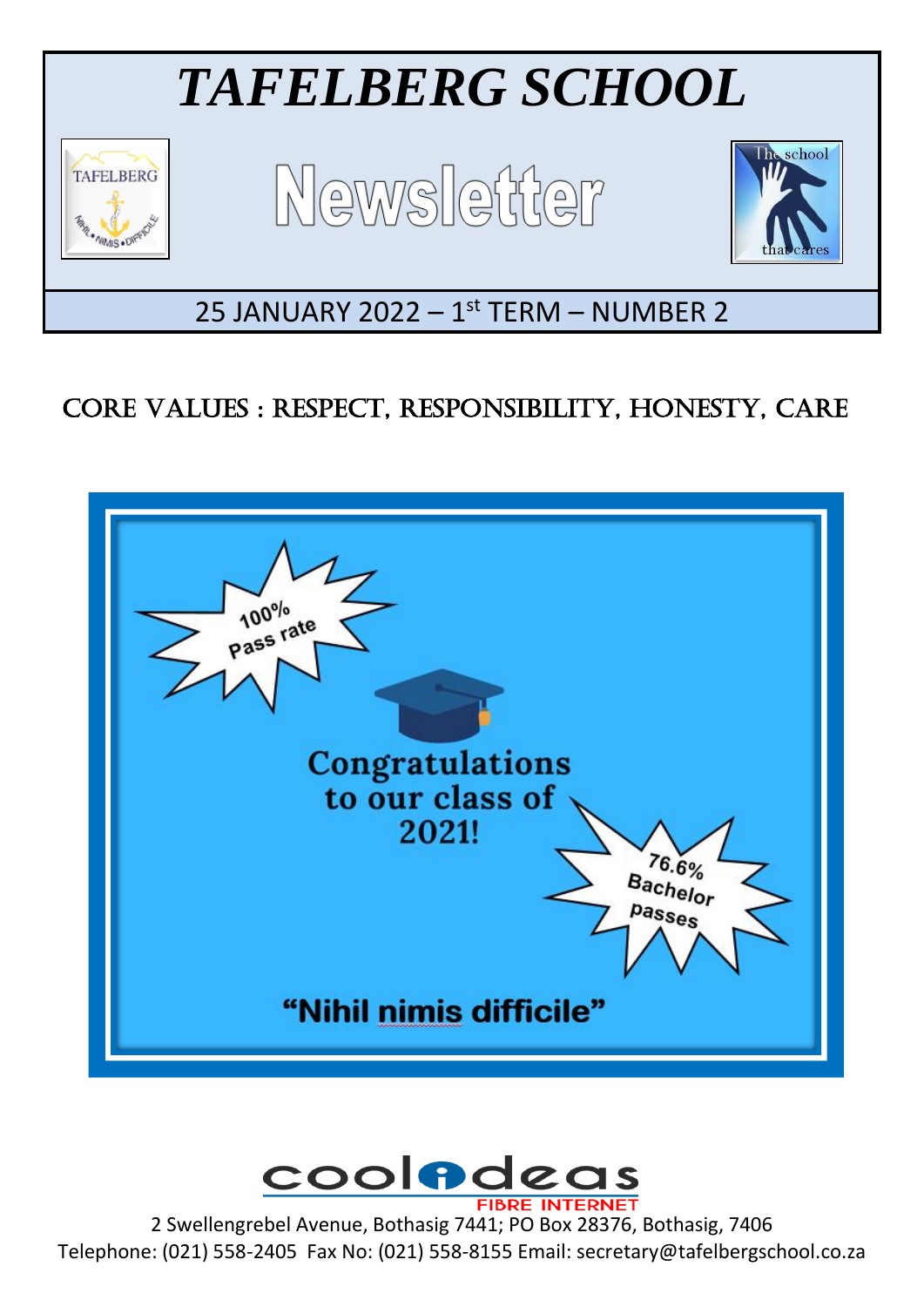Dear parent / guardian

Once again Tafelberg attained a 100% pass rate in the NSC examinations. We are proud of our 2021 matric class and their fantastic result – hard work and perseverance always yields results in the end. Furthermore, the class of 2021 produced a Bachelor pass rate of 76,6%. This is a wonderful achievement and an important indicator of the quality of the education being provided. We wish our matrics of 2021 all of the best for their future, and know they will be successful in their chosen fields. I would like to take this opportunity to thank the parents of the class of 2021 for their support throughout the matric year – team work is success at work. Lastly, a huge thanks to all our teachers and therapists, and particularly the matric teachers, for all your time and effort invested in the class of 2021 … your hard work paid off as always – "nothing is too difficult".

# **NB INFORMATION**

## **1. NB Dates 2022**



- 25 Jan Parent meetings @ 6pm: **Grades 12+7** and **Grades 1 to 6**
- 26 Jan Parent meetings @ 6pm: **Grades 10 + 11**
- 27 Jan Parent meetings @ 6pm: **Grades 8 + 9**
- 27 Jan Parent On-line workshop (Toolkit) for all **Grades 7 parents**
- 28 Jan Due date for return of all reply slips
- 01 Feb Uniform / appearance check
- 03 Feb Swimming gala (Grades 1 3)
- 04 Feb Swimming gala (grades 4 12)
- 05 Feb Athletics day @ Bosmansdam School from 8am 1pm
- 09 Feb Paarl interschools athletics meeting @ Paarl School
- 09 Feb Thera-parent workshop (Gr 1- 6 parents of new learners)
- 18 Feb Interschool gala @ Tafelberg

#### **2. School fees 2022**

Tafelberg is a Section 21 fee-paying school, and the SA Schools Act thus places a duty on the SGB to collect such school fees from all parents as agreed upon at the parent AGM. The Budget and school fees for 2022 were voted on at the parent AGM on the 17 November 2021. The Budget and school fee increase was tabled and accepted by unanimous parent vote at the AGM, as were certain resolutions.

| <b>TIER</b>                  | <b>FEE PER MONTH</b><br>$(11$ months) | <b>FEE: ANNUAL AMOUNT</b> |
|------------------------------|---------------------------------------|---------------------------|
| Grade $1 + 2$                | R <sub>2</sub> 140-00                 | R <sub>23</sub> 540-00    |
| 2. Grades $3,4,5 + 10,11,12$ | R <sub>2</sub> 100-00                 | R23 100-00                |
| 3. Grades 6, 7, 8, 9         | R1 940-00                             | R21 340-00                |

- First Debit Order run :  $1<sup>st</sup>$  working day of each month
- Fees are paid over 11 months, starting January 2022 (for 2022 fees only)
- 10% discount for fees paid in full by 28 February 2022
- Exemptions and non-payment of fees are dealt with as per legislation and school policy
- All enquiries regarding payment of school fees and exemptions must be directed only to Mrs M Vicentini @ 021 558 2405 or [bursar@tafelbergschool.co.za](mailto:bursar@tafelbergschool.co.za)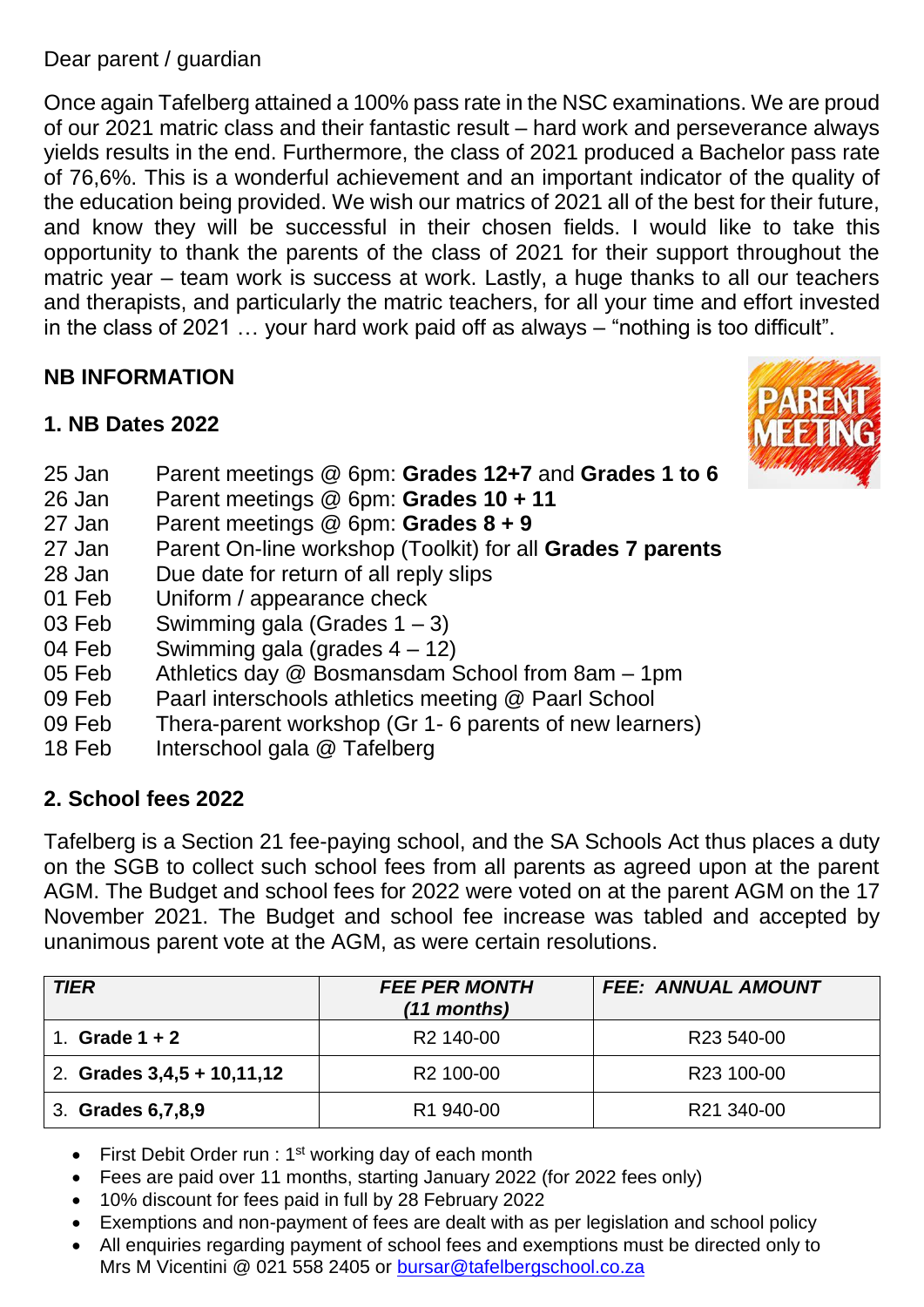## **GENERAL NEWS**



## **1. NB New school phone number**

**NB** please note that the school will be migrating to a new phone number as from 1 February 2022. The new number is **021 300 3366**

### **2. Staff news**

- We welcome Mrs P Myburgh as the new Grade 5 teacher, in place of Mrs A Bester. We trust Mrs Myburgh will enjoy her stay with us and we look forward to her contribution to our wonderful school.
- Ms E Fisher is appointed as the new administrative assistant welcome to the Tafelberg family.
- Mrs House has again joined us, to fill in for Mrs Koen (Grade 1) who is now on maternity leave. Thank you for always being available to assist us.
- Congratulations to Ms R Neethling who is expecting her second child.
- Mrs Bester has moved to the high school to teach Afrikaans.

# **3. Late-coming**

We have informed learners and parents last year, and in the first Newsletter of this year, of the procedure to be followed when learners are late. This procedure is in place to ensure the safety of learners and staff at Tafelberg. After 8am, staff need to leave their screening duties to go to classrooms etc. to start the academic day. Thereafter, once we are ready to receive late learners in the foyer area for screening, the learner gate will be opened. We will not compromise the safety protocols, so please ensure you follow the procedure should you be late dropping off your child. Thank you for your understanding and support, it is appreciated.

#### **4. NB Newsletters**

This will be the last Newsletter handed out as a hard copy. The Newsletter will now continue to be sent via SMS, and it can also be viewed on the school website.

#### **5. Covid safety measures**

- Should your child test positive for Covid, or come into close contact with a covid pos+ person they are to self-isolate at home for the required period, before returning to school – please inform the school and forward a copy of the test result. Parents are reminded to inform the school if they themselves test positive, and to take the necessary precautions.
- Please remember to screen your child before they come to school. Should they show symptoms of Covid (temperature of  $38^{\circ}$ C and above, coughing, headaches, sore throat etc.) and or have come into close contact with a Covid positive person, they need to stay at home for the prescribed period before returning to school.
- As per our Covid policy, parents will be required to fetch their child immediately should the learner disregard our safety protocols – we need to be responsible and prevent the spread of Covid.